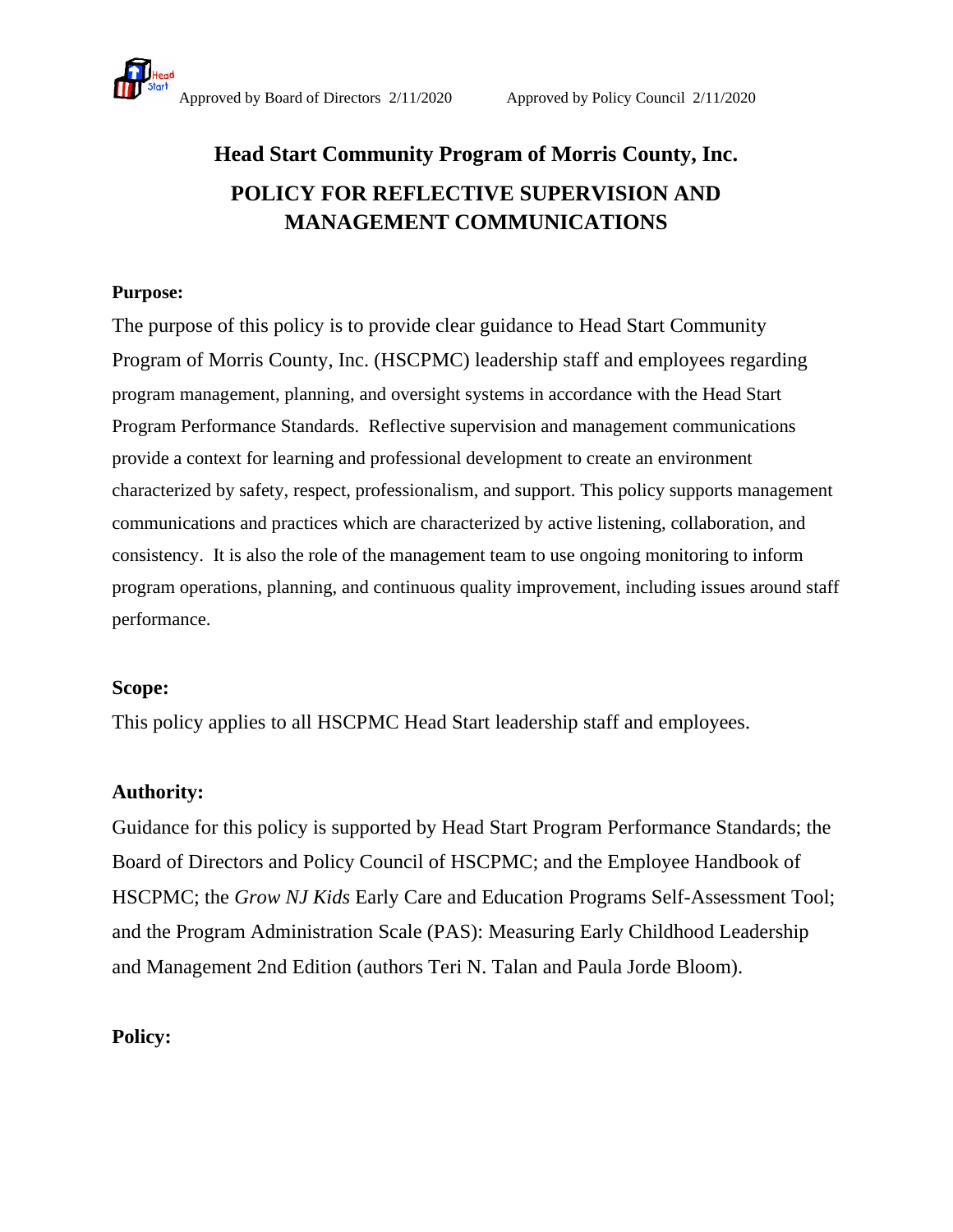

It is the policy of HSCPMC that management team members refer to the Employee Handbook of Head Start Community Program of Morris County to check for specific policy verbiage and requirements around employee conduct that are consistent with the Head Start Program Performance Standards, applicable laws and regulations, and Standards of Conduct. Management team members are to consult with the Executive Director if there are questions about the implementation of this policy, or if additional support with staff communications is needed.

Members of the management team will document conferences with staff members using a consistent format. An H.R. staff member or another member of the management team should be present at the meeting. Conference notes (template provided) should indicate:

- Date and time of the meeting
- Names and signatures of all present or a statement by an administrator that an employee refused to sign the documentation
- Meeting agenda, including a discussion topic
- Information or message shared by the administrator/management team members
- Information or message shared by the staff member(s) participating in the meeting
- If applicable, additional data that needs to be collected as well as steps to be taken
- If appropriate, action plan, timelines, and follow-up (discuss an action plan, create timelines, and schedule a follow-up meeting)

Reflective supervision is prioritized at HSCPMC to promote a supportive and collaborative relationship between staff and management team members. The meeting agenda will be articulated in advance of the scheduled conference. During the conference, management team members are expected to exhibit active listening skills, ask thoughtful questions, and guide the staff to examine and reflect on their performance. Also, HSCPMC's process for documentation of staff performance issues includes the specific steps to help staff be successful, such as training supports, professional development resources. Guidelines for documentation of performance issues include: